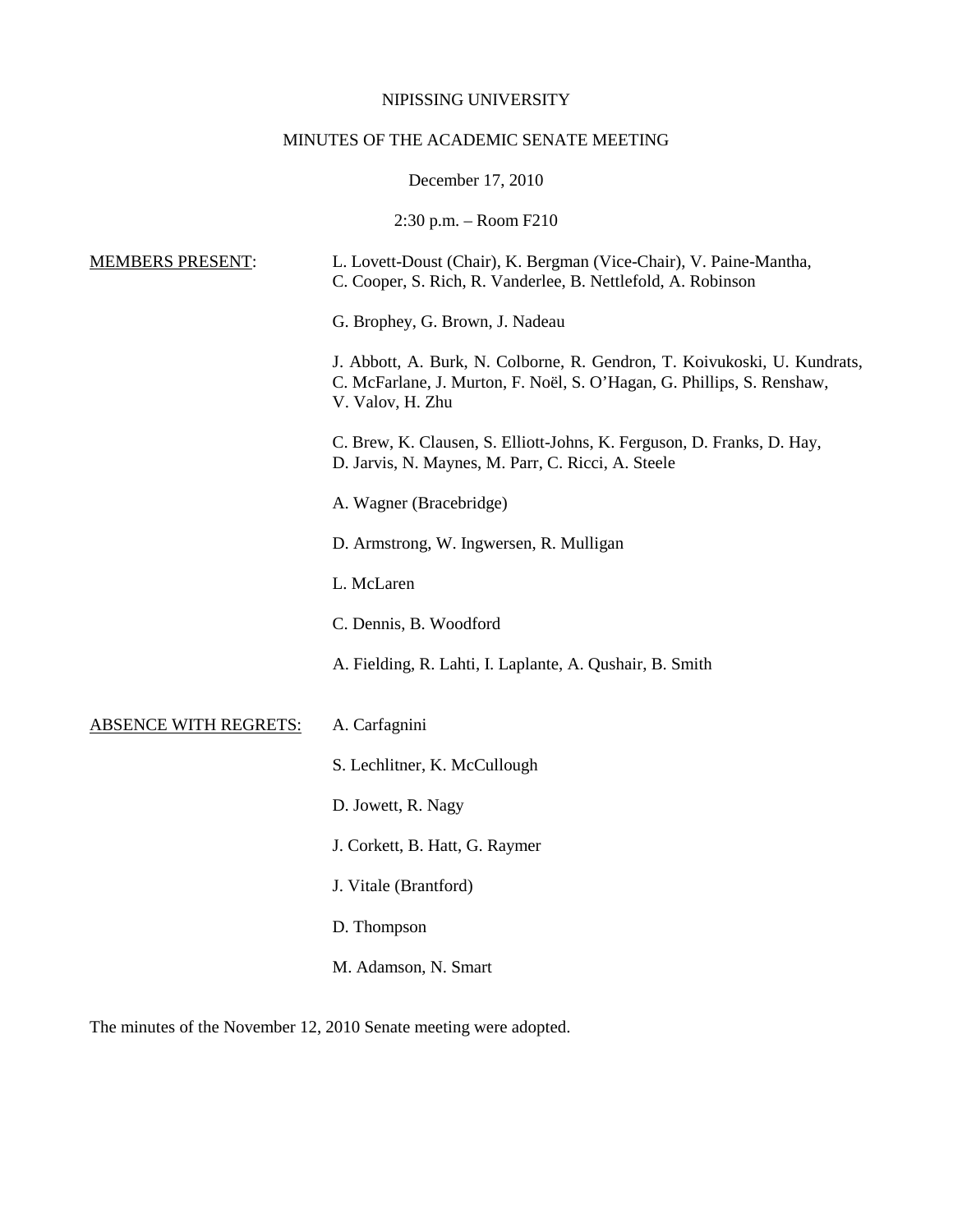### REPORTS OF STANDING COMMITTEES

#### **Senate Executive Committee**

MOTION 1: Moved by L. Lovett-Doust, seconded by K. Bergman that the Report of the Senate Executive Committee dated December 7, 2010 be received. CARRIED

#### **Academic Planning Committee**

- MOTION 2: Moved by K. Bergman, seconded by C. McFarlane that the Report of the Academic Planning Committee dated November 19, 2010 be received. CARRIED
- MOTION 3: Moved by K. Bergman, seconded by C. Cooper that Senate approved the revised Institutional Quality Assurance Process (IQAP) as outlined in the attached document. CARRIED

#### **Undergraduate Studies Committee**

| <b>MOTION 4:</b> | Moved by S. Rich, seconded by C. McFarlane that Senate receive the Report of the<br>Undergraduate Studies Committee dated November 9, 2010, be received.<br><b>CARRIED</b>                                                                                                                                                                                                                                        |
|------------------|-------------------------------------------------------------------------------------------------------------------------------------------------------------------------------------------------------------------------------------------------------------------------------------------------------------------------------------------------------------------------------------------------------------------|
| <b>MOTION 5:</b> | Moved by S. Rich, seconded by K. Bergman that Senate approve that the degree<br>requirements for the Environmental Geography Bachelor of Arts (3-Year General) –<br>Single Major be amended as outlined in the accompanying documentation.<br><b>CARRIED</b>                                                                                                                                                      |
| <b>MOTION 6:</b> | Moved by S. Rich, seconded by C. Cooper that Senate approve that the degree<br>requirements for the Environmental Geography Bachelor of Arts (Honours) – Single<br>Major be amended as outlined in the accompanying documentation.<br><b>CARRIED</b>                                                                                                                                                              |
| <b>MOTION 7:</b> | Moved by S. Rich, seconded by K. Bergman that the following degree requirements be<br>amended as outlined for:<br>the Geography Bachelor of Arts (3- Year General) – Single Major<br>$\bullet$<br>the Geography Bachelor of Arts (3-Year General) – Combined Major<br>٠<br>the Geography Bachelor of Arts (Honours) – Single Major<br>the Geography Bachelor of Arts (Honours) – Combined Major<br><b>CARRIED</b> |
| <b>MOTION 8:</b> | Moved by S. Rich, seconded by C. McFarlane that Senate approve the addition of<br>GEOL1006 - The Earth's Interior and GEOL1007 - Surficial Geology, to the<br>Geography curriculum.<br><b>CARRIED</b>                                                                                                                                                                                                             |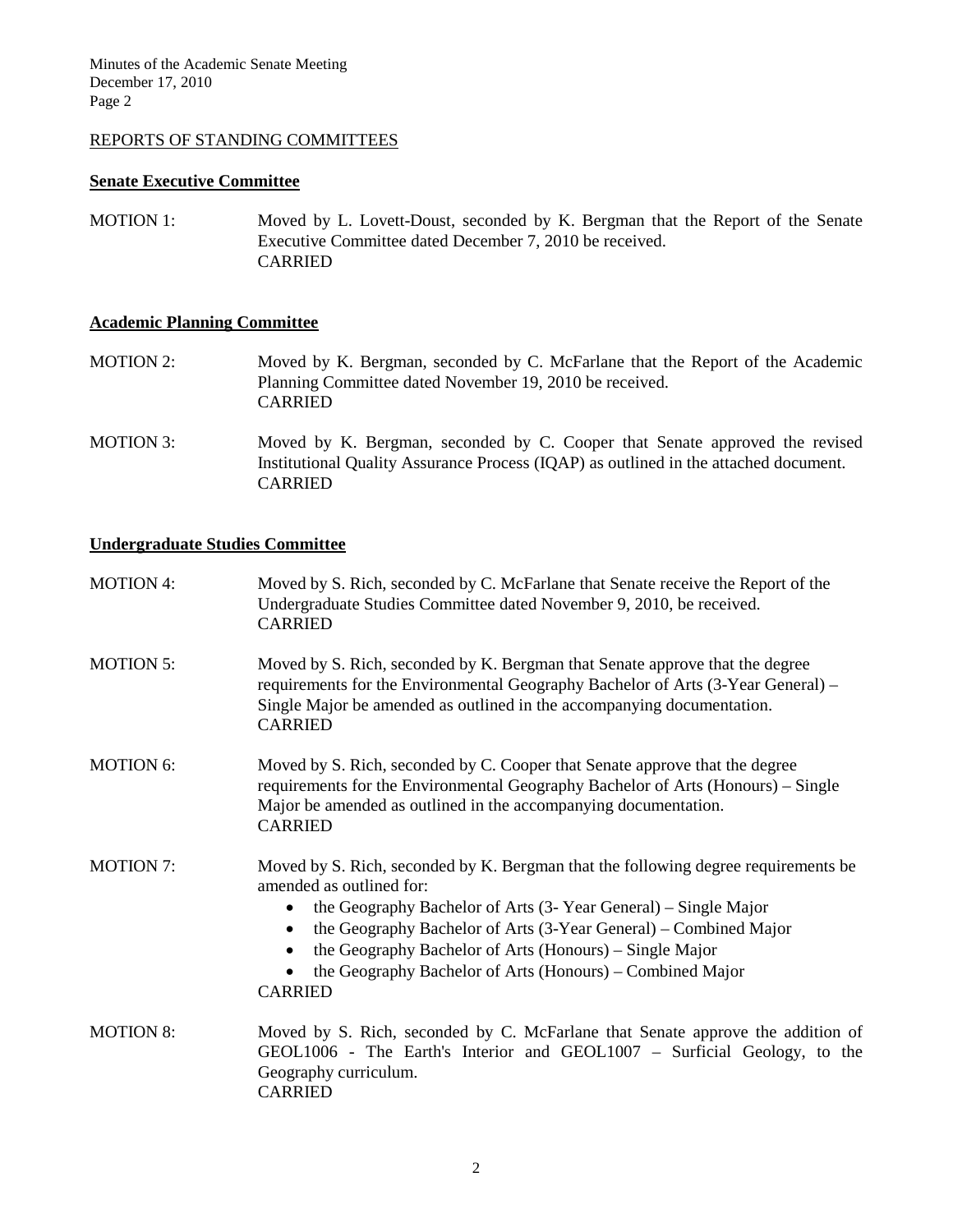| <b>MOTION 9:</b>  | Moved by S. Rich, seconded by S. O'Hagan that Senate approve the deletion of<br>GEOL1005 - Introductory Geology, from the Geography curriculum.<br><b>CARRIED</b>                                                                                                                                                                                                                                                                 |
|-------------------|-----------------------------------------------------------------------------------------------------------------------------------------------------------------------------------------------------------------------------------------------------------------------------------------------------------------------------------------------------------------------------------------------------------------------------------|
| <b>MOTION 10:</b> | Moved by S. Rich, seconded by S. O'Hagan that Senate approve the addition of<br>GEOL1031 – The Earth's Interior for non-Science and GEOL1032 – Surficial Geology<br>for non-Science, to the Geography curriculum.<br><b>CARRIED</b>                                                                                                                                                                                               |
| <b>MOTION 11:</b> | Moved by S. Rich, seconded by S. O'Hagan that Senate approve the deletion of<br>GEOL1020 - Understanding the Earth, from the Geography curriculum.<br><b>CARRIED</b>                                                                                                                                                                                                                                                              |
| <b>MOTION 12:</b> | Moved by J. Murton, seconded by K. Bergman that Senate consider Motions 13 to 29<br>of the Undergraduate Studies Report dated November 9, 2010.<br><b>CARRIED</b>                                                                                                                                                                                                                                                                 |
| <b>MOTION 13:</b> | Moved by S. Rich, seconded by C. McFarlane that Senate approve, as outlined, the<br>addition of:<br>PHYS1006 - General Physics I: Mechanics<br>$\bullet$<br>PHYS 1007 - General Physics II: Mechanical Wave, Fluid Mechanics and<br>$\bullet$<br>Thermodynamics<br>PHYS 2006 - General Physics III: Electromagnetism<br>$\bullet$<br>PHYS 2007 - General Physics IV: Optics and Introduction to Modern Physics.<br><b>CARRIED</b> |
| <b>MOTION 14:</b> | Moved by S. Rich, seconded by H. Zhu that Senate approve, as outlined, the addition of<br>MATH3256 – Operations Research, as outlined.<br><b>CARRIED</b>                                                                                                                                                                                                                                                                          |
| <b>MOTION 15:</b> | Moved by S. Rich, seconded by H. Zhu that Senate approve, as outlined, the addition<br>of:<br>COSC 3407 - Systems Control<br>COSC4106 - Human Computer Interaction<br>$\bullet$<br>COSC3017 - Introduction to Robotics<br><b>CARRIED</b>                                                                                                                                                                                          |
| <b>MOTION 16:</b> | Moved by S. Rich, seconded by C. Cooper that Senate approve the deletion of<br>PHYS1005 - General Physics.<br><b>CARRIED</b>                                                                                                                                                                                                                                                                                                      |
| <b>MOTION 17:</b> | Moved by S. Rich, seconded by H. Zhu the change of name of COSC3007 from<br>Artificial Intelligence and Robotics to Artificial Intelligence.<br><b>CARRIED</b>                                                                                                                                                                                                                                                                    |
| <b>MOTION 18:</b> | Moved by S. Rich, seconded by H. Zhu that Senate approve the addition of PHYS1912<br>- Understanding Concepts of Classical Physics.<br><b>CARRIED</b>                                                                                                                                                                                                                                                                             |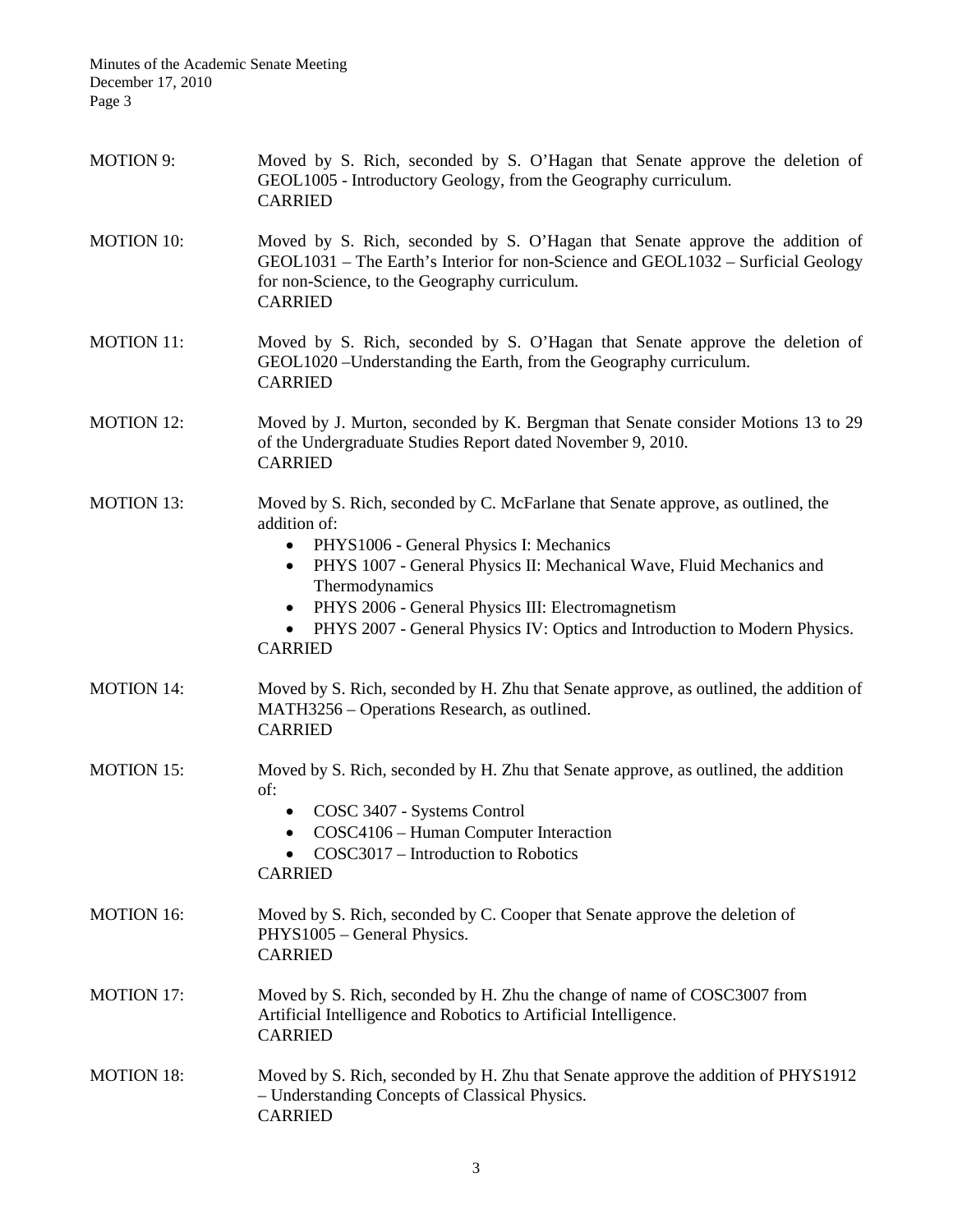| <b>MOTION 19:</b> | Moved by S. Rich, seconded by K. Bergman that Senate approve, as outlined, the<br>addition of:<br>ANTR3026 – Medical Anthropology<br>$\bullet$<br>ANTR3027 – Anthropology, Aboriginal Peoples and the Law.<br>$\bullet$<br><b>CARRIED</b>              |
|-------------------|--------------------------------------------------------------------------------------------------------------------------------------------------------------------------------------------------------------------------------------------------------|
| <b>MOTION 20:</b> | Moved by S. Rich, seconded by C. Cooper that Senate approve, as outlined, the<br>addition of:<br>RLCT2026 - The Roots of Evil<br>$\bullet$                                                                                                             |
|                   | RLCT3046 – Religion and Science<br>$\bullet$<br>RLCT2067 – Special Topics in Religions and Cultures<br><b>CARRIED</b>                                                                                                                                  |
| <b>MOTION 21:</b> | Moved by S. Rich, seconded by K. Bergman that Senate approve the addition of<br>EDUC3745 - Inclusive Classroom Part III to the Group Three Additional Qualification<br>Courses provided by the Centre for Flexible Learning.<br><b>CARRIED</b>         |
| <b>MOTION 22:</b> | Moved by S. Rich, seconded by K. Bergman that Senate approve the addition of<br>EDUC4685 - Special Education for Administrators to the Group Three Additional<br>Qualification Courses provided by the Centre for Flexible Learning><br><b>CARRIED</b> |
| <b>MOTION 23:</b> | Moved by S. Rich, seconded by A. Robinson that Senate approve the modification of<br>the Mature Student Admission Policy, as outlined.<br><b>CARRIED</b>                                                                                               |

## **Graduate Studies Council**

| <b>MOTION 24:</b> | Moved by K. Bergman, seconded by C. Cooper that the Report of the Graduate Studies<br>Council dated December 3, 2010 be received.<br><b>CARRIED</b>                                                                                        |
|-------------------|--------------------------------------------------------------------------------------------------------------------------------------------------------------------------------------------------------------------------------------------|
| <b>MOTION 25:</b> | Moved by K. Bergman, seconded by C. Cooper that Senate approve the Master of<br>Environmental Studies/Master of Environmental Sciences (MES/MESc) OCGS brief<br>and business plan as outlined in the attached documents.<br><b>CARRIED</b> |
| MOTION 26:        | Moved by K. Bergman, seconded by S. Rich that Senate approve the PhD in Education<br>OCGS brief and business plan as outlined in the attached documents.<br><b>CARRIED</b>                                                                 |

### OTHER BUSINESS

MOTION 27: Moved by C. Cooper, seconded by A. Robinson that Senate waive the final exam requirements for MUSC2127 – Fundamentals of Conducting. CARRIED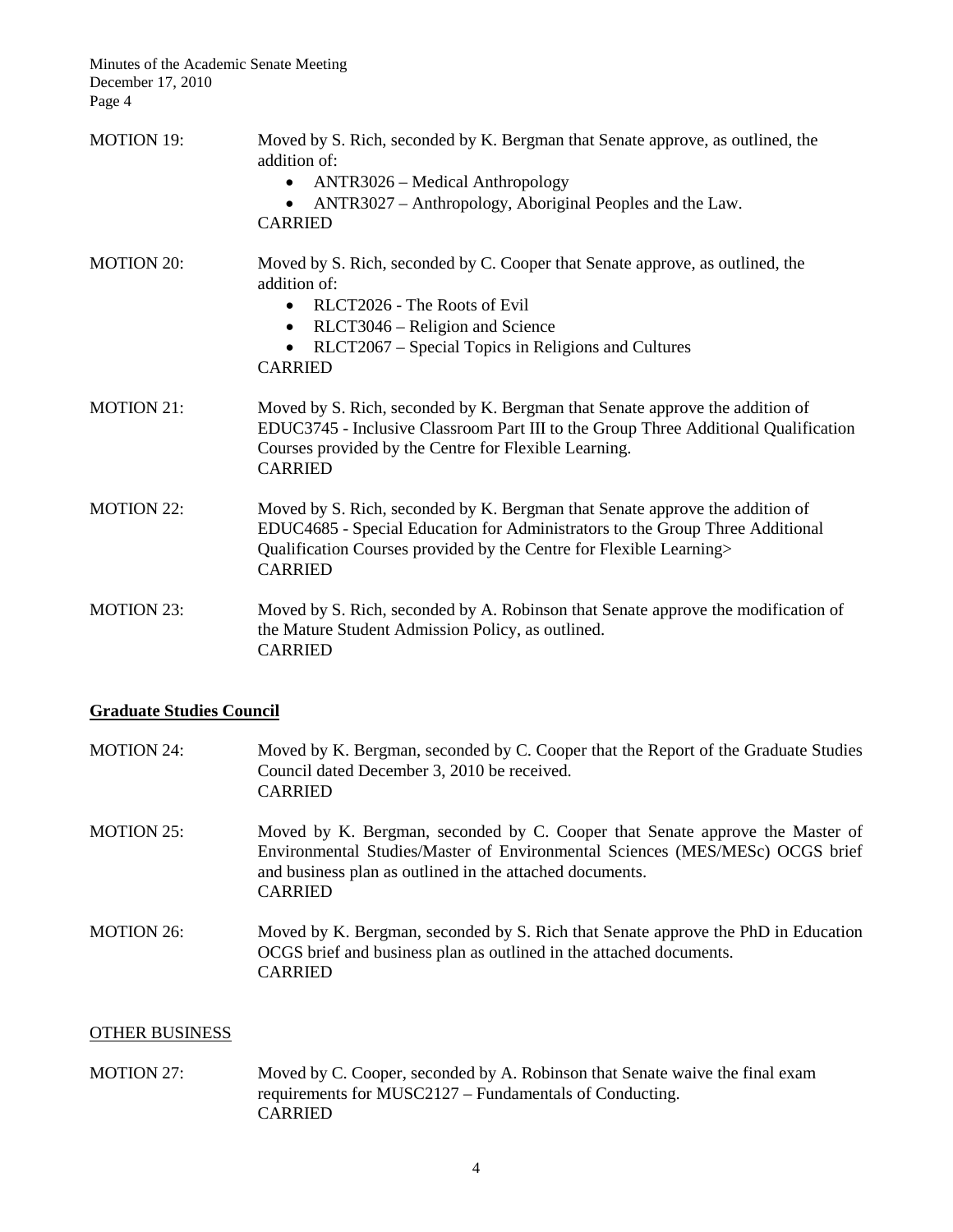# AMENDMENT of BY-LAWS

| <b>MOTION 28:</b> |   | Moved by L. Lovett-Doust, seconded by K. Bergman that the following articles in the<br>Senate by-laws be amended to read:                                                                                            |
|-------------------|---|----------------------------------------------------------------------------------------------------------------------------------------------------------------------------------------------------------------------|
|                   |   | Article 2.1 Ex officio Senators<br>the following, or their designate, shall be $Ex$ officio voting members of<br>(a)<br>Senate                                                                                       |
|                   | ٠ | Article 9.1 Senate Executive Committee<br>(a)(ii) the VPAR, or designate, who shall be Vice-Chair<br>(a)(iii) the Dean of each Faculty, or their designate                                                           |
|                   |   | Article 9.1.2 Honorary Degrees Subcommittee<br>(a)(ii) the VPAR, or designate, who shall be Vice-Chair<br>(a)(iii) one (1) Dean, or designate, chosen by the Senate Executive Committee                              |
|                   |   | Article 9.2 Academic Planning Committee<br>the VPAR, or designate, who shall be Chair<br>(a)(i)<br>(a)(iii) the Dean of each Faculty, or their designate                                                             |
|                   |   | Article 9.2.1 Admissions & Enrolment Subcommittee<br>$(a)(v)$ the VPAR, or designate, (non-voting)                                                                                                                   |
|                   |   | Article 9.2.2 Program Review and Appraisals Subcommittee<br>the VPAR, or designate, who shall be Chair<br>(a)(i)                                                                                                     |
|                   |   | Article 9.3 Undergraduate Studies Committee<br>the Dean of each Faculty, or their designates, two of whom, on a<br>(a)(i)<br>rotating basis shall be Chair and Vice-Chair                                            |
|                   | ٠ | Article 10.1 Faculty Councils<br>the Dean of the Faculty, or designate, who shall be Chair<br>(a)(i)<br><b>CARRIED</b>                                                                                               |
| <b>MOTION 29:</b> |   | Moved by L. Lovett-Doust, seconded by C. Cooper that Article 10.0(a) of the Senate<br>Bylaws be amended to read "the Graduate Studies Council."<br><b>CARRIED</b>                                                    |
| <b>MOTION 30:</b> |   | Moved by L. Lovett-Doust, seconded by C. Cooper that Article 9.5(b)(iii) be amended<br>to read "a limited-term appointment faculty member" for election to the Teaching and<br>Learning Committee.<br><b>CARRIED</b> |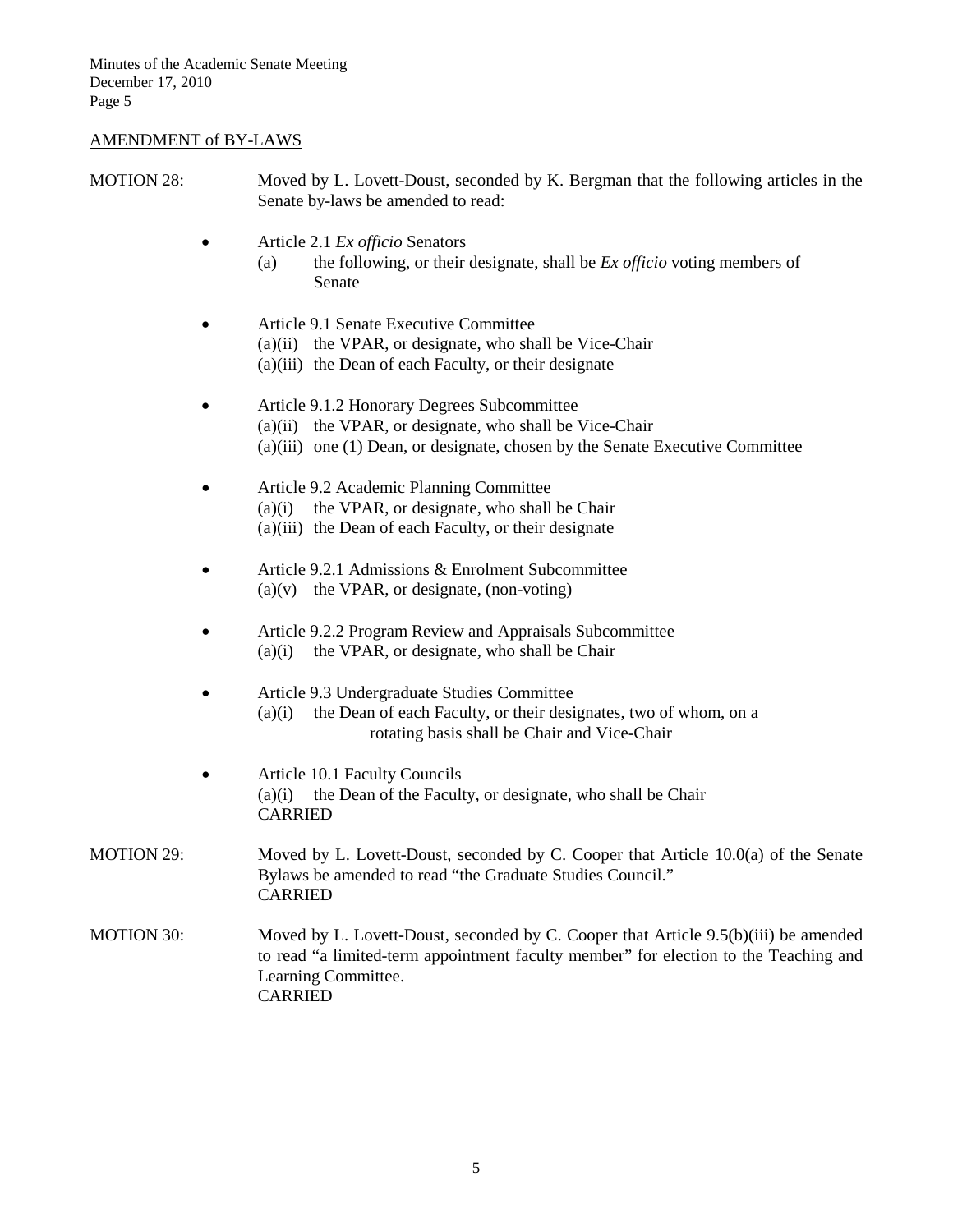#### **ELECTIONS**

• Search Committee for an Associate Dean of Arts and Science

Elect two faculty members, one (1) female, and one (1) male, from the Faculty of Arts and Science, elected by the Faculty of Arts and Science members of Senate. Of those elected, only one (1) may be a probationary (tenure track) faculty member; and there shall be at least one (1) representative who shall be from the Arts and Social Sciences departments of the Faculty of Arts and Science.

### **ACCLAIMED: J. Abbott and G. Phillips**

#### REPORTS FROM OTHER BODIES

#### Board of Governors

Senator Woodford notified Senate that there was a very successful Board of Governors retreat in Brantford at the end of November. The theme of the retreat was 'Advancing Nipissing.' He also announced that at the December Board meeting, two new Board members were introduced. Mr. Dwayne Nashkawa, will represent the Aboriginal Council on Education and His Worship, Al McDonald, Mayor of the City of North Bay will represent the city. The Board was notified that the 2011-12 budget process was underway.

#### Council of Ontario Universities (Academic Colleague)

On behalf of the Academic Colleague, Senator Elliott-Johns advised senators that the Ministry of Training, Colleges and Universities has still not decided how the cuts to teacher education spaces will be implemented. A total of one thousand seats will be eliminated. She also informed senators that any institutions that have sent in their IQAP submissions have had them returned for revisions.

#### ANNOUNCEMENTS

The President began her announcements by advising senators that the provincial government is committed to increasing the proportion of Ontarians with post secondary credentials. Some of the targeted groups will be Aboriginal groups, mature students, college graduates and first generation learners. She added that Nipissing is well placed in this area of the government's interest.

As an addendum to the Academic Colleague's earlier comments, the President noted that the potential loss of education students would have serious financial consequences.

The President was pleased to report the Strategic Plan is making headway with six action planning teams having already met and one pending. Each team will produce and present an action plan. The President thanked all senators who have volunteered to serve on these teams and invited others to notify the President's office as to which strategic objectives are of particular interest to them.

A thank you was extended to everyone who was able to participate in the installation of Dr. Jon Dellandrea as the third Chancellor of Nipissing University.